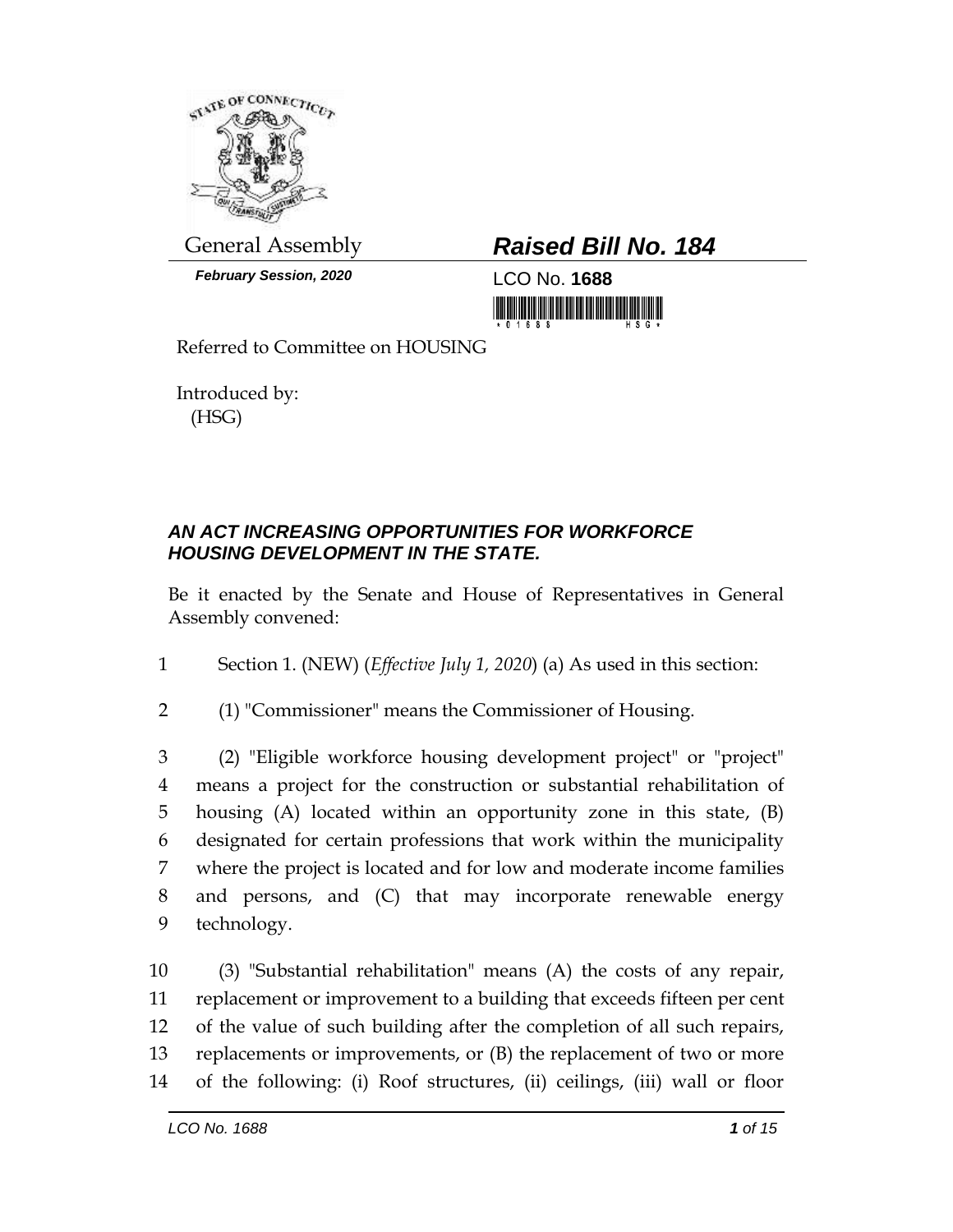structures, (iv) foundations, (v) plumbing systems, (vi) heating and air conditioning systems, or (vii) electrical systems.

 (4) "Opportunity zone" means an area designated pursuant to the Tax Cuts and Jobs Act of 2017, P.L. 115-97.

 (5) "Eligible developer" or "developer" means (A) a nonprofit corporation; (B) any business corporation incorporated pursuant to chapter 601 of the general statutes or any predecessor statutes to said chapter, having as one of its purposes the construction, rehabilitation, ownership or operation of housing, and having articles of incorporation approved by the commissioner in accordance with regulations adopted pursuant to section 8-79a or 8-84 of the general statutes; (C) any partnership, limited partnership, joint venture, trust, limited liability company or association having as one of its purposes the construction, rehabilitation, ownership or operation of housing, and having basic documents of organization approved by the commissioner in accordance with regulations adopted pursuant to section 8-79a or 8-84 of the general statutes; (D) a housing authority; (E) a family or person approved by the commissioner as qualified to own, construct, rehabilitate, manage and maintain housing under a mortgage loan made or insured under an agreement entered into pursuant to the provisions 35 of this chapter; or  $(F)$  a municipal developer.

 (6) "Authority" or "housing authority" means any of the public corporations created by section 8-40 of the general statutes, and the Connecticut Housing Authority when exercising the rights, powers, duties or privileges of, or subject to the immunities or limitations of, housing authorities pursuant to section 8-121 of the general statutes.

 (7) "Nonprofit corporation" means a nonprofit corporation incorporated pursuant to chapter 602 of the general statutes or any predecessor statutes thereto, having as one of its purposes the construction, rehabilitation, ownership or operation of housing and having articles of incorporation approved by the Commissioner of Housing in accordance with regulations adopted pursuant to section 8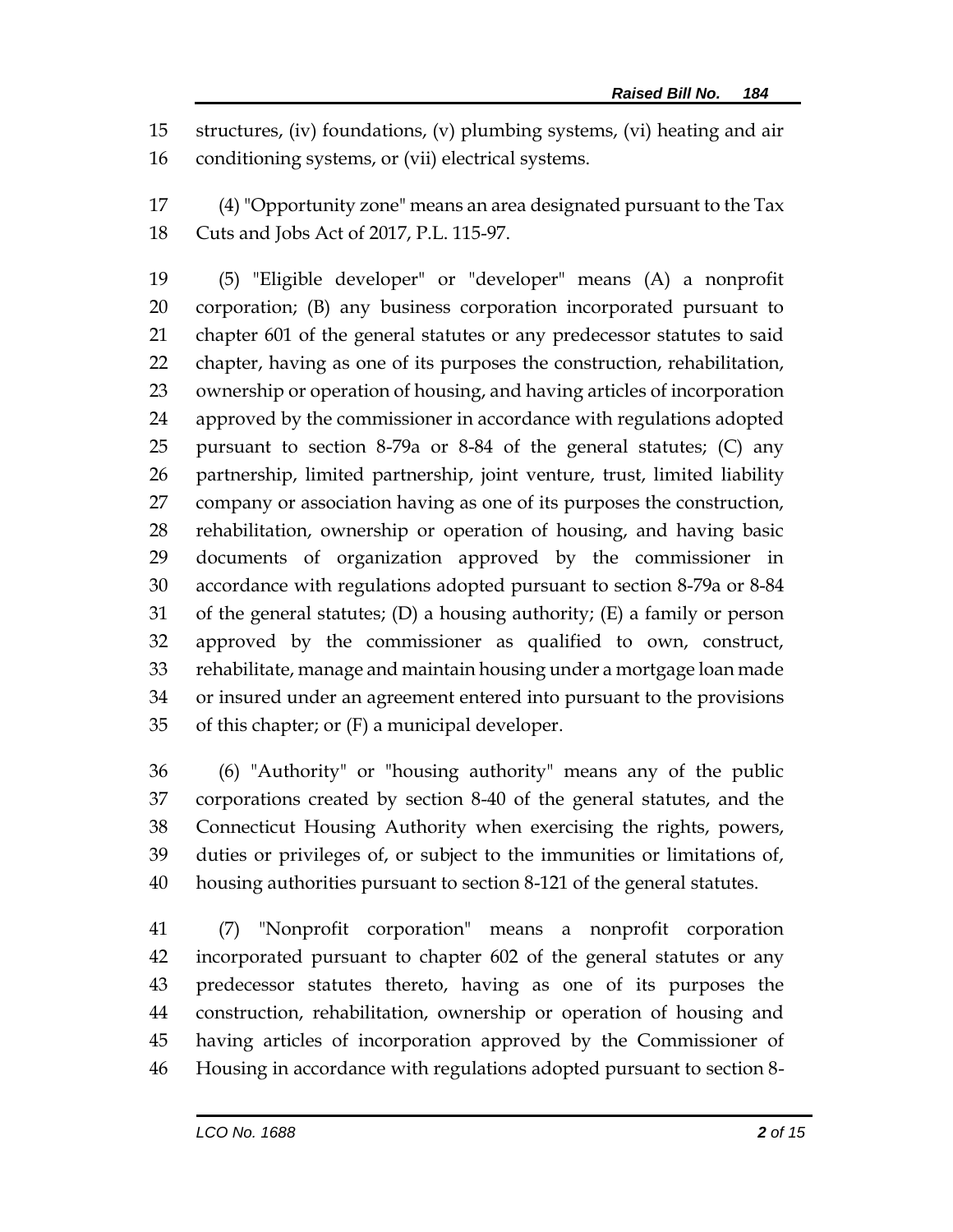79a or 8-84 of the general statutes.

 (8) "Municipal developer" means a municipality which has not declared by resolution a need for a housing authority pursuant to section 8-40 of the general statutes, acting by and through its legislative body, except that in any town in which a town meeting or representative town meeting is the legislative body. "Municipal developer" means the board of selectmen if such board is authorized to act as the municipal developer by the town meeting or representative town meeting.

 (9) "Families of low and moderate income" means families who lack the amount of income which is necessary, as determined by the Commissioner of Housing, to enable them to rent or purchase moderate cost housing without financial assistance.

 (10) "Market rate" means the rental income that such property would most probably command on the open market as indicated by present rentals being paid for comparable space.

 (b) There is established a workforce housing development program administered by the Department of Housing under which persons or entities who make investments in eligible workforce housing development projects located in a federally designated opportunity zone (1) may be allowed a credit against any taxes due under chapter 228z of the general statutes in an amount equal to the amount specified by the commissioner under this section, (2) may be allowed a credit against any tax due under the provisions of chapter 207, 208, 209, 210, 211 or 212 of the general statutes equal to the amount specified by the Connecticut Housing Finance Authority pursuant to section 8-395 of the general statutes, as amended by this act, (3) shall be allowed an exemption from any fees under section 29-263 of the general statutes, as amended by this act, and (4) shall be assessed using the capitalization of net income method under section 12-63b of the general statutes, as amended by this act.

 (c) The Commissioner of Housing shall determine eligibility criteria for such program and establish an application process for the program.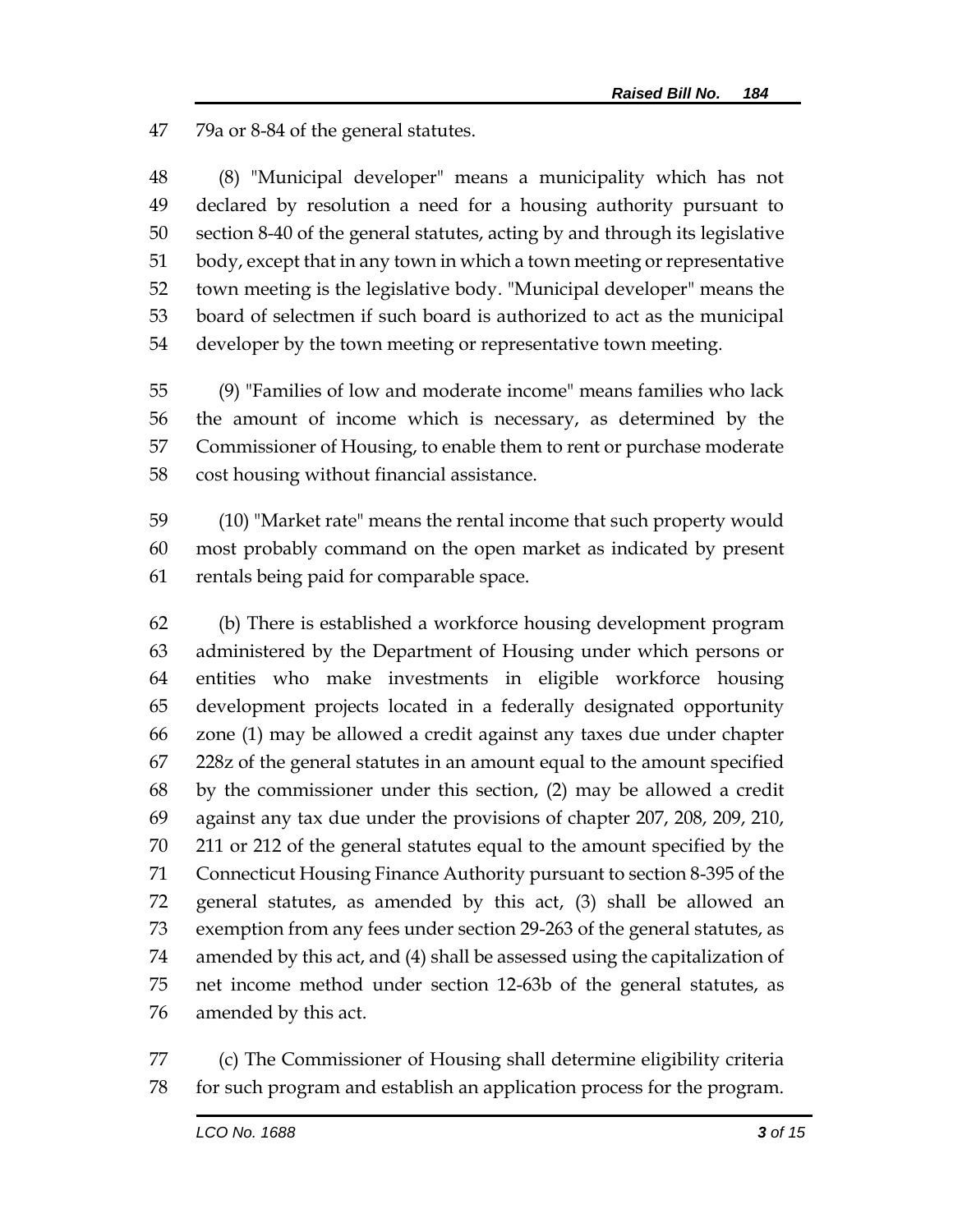To the extent feasible, any eligible workforce development project shall incorporate renewable energy or other technology in order to lower utility costs for the tenants. Any eligible workforce housing development project once constructed or rehabilitated shall be rented as follows: (1) Fifty per cent of the units shall be rented at the market rate, (2) forty per cent of the units shall be rented to the workforce population designated by the municipality where such project is located at a rent not exceeding twenty per cent of the prevailing rent of the area where such development is located, and (3) ten per cent of the units shall be rented to families of low and moderate income receiving rental assistance under chapter 128 or 319uu of the general statutes or Section 1437f of Title 42 of the United States Code.

 (d) After the developer obtains the approval of the planning commission or combined planning and zoning commission of the municipality for the proposed workforce housing development project, the municipality may, not later than thirty days after such approval, adopt an ordinance designating the workforce population that one-third of the project shall be dedicated to, including, but not limited to, volunteer firefighters, teachers, police officers, emergency medical personnel or other professions of persons working in the municipality. If the municipality does not adopt an ordinance within such time period, the developer shall so designate the workforce population.

 (e) The Commissioner of Revenue Services shall grant a credit against any tax due under the provisions of chapter 228z of the general statutes in an amount equal to the amount specified by the Commissioner of Housing in any tax credit voucher issued by the commissioner pursuant to subsection (f) of this section.

 (f) The Commissioner of Housing shall administer a system of tax credit vouchers within the resources, requirements and purposes of this section, for business firms making cash contributions to an eligible workforce housing development project. Such vouchers may be used as a credit against the tax to which such business firm is subject under chapter 228z of the general statutes. For income years commencing on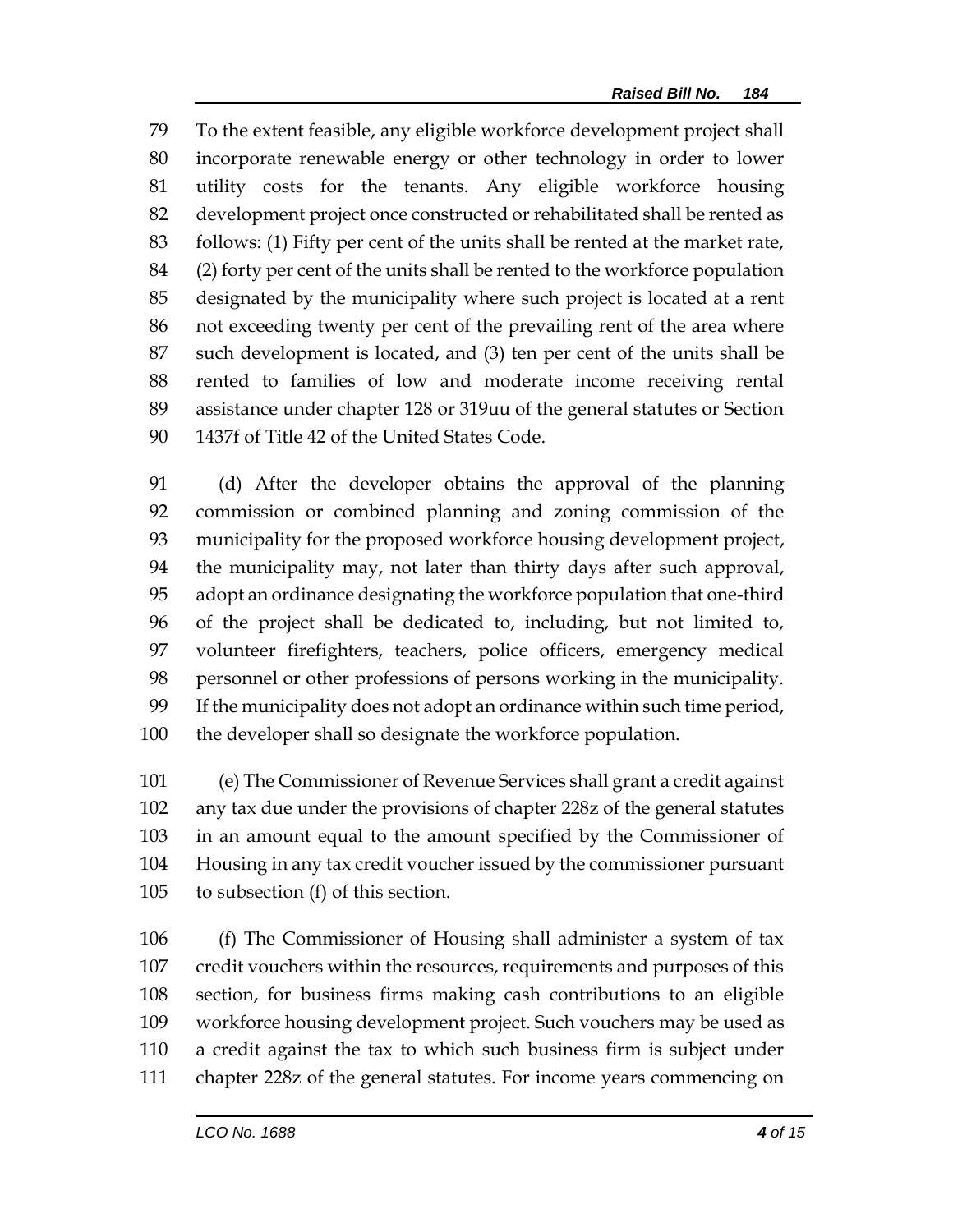or after January 1, 2021, to be eligible for approval, a workforce housing development project shall be scheduled for completion not more than three years from the date of approval. Each developer of a workforce housing development project shall submit to the commissioner quarterly progress reports and a final report upon completion, in a manner and form prescribed by the commissioner. If a workforce housing development project fails to be completed on or before three years from the date of approval of such project, or at any time the commissioner determines that a project is unlikely to be completed, the commissioner may reclaim any remaining funds contributed by business firms and reallocate such funds to another eligible project.

 (g) No business firm shall receive a credit pursuant to both this section and chapter 228a of the general statutes in relation to the same cash contribution.

 (h) Nothing in this section shall be construed to prevent two or more business firms from participating jointly in one or more projects under the provisions of this section. Such joint projects shall be submitted, and acted upon, as a single project by the business firms involved.

 (i) No tax credit shall be granted to any business firm for any individual amount contributed of less than two hundred fifty dollars.

 (j) Any tax credit not used in the period during which the cash contribution was made may be carried forward or backward for the five immediately succeeding or preceding income years until the full credit has been allowed.

 (k) The Commissioner of Housing shall adopt regulations in accordance with the provisions of chapter 54 of the general statutes to implement the provisions of this section.

 Sec. 2. Section 12-63b of the general statutes is repealed and the following is substituted in lieu thereof (*Effective July 1, 2020*):

(a) The assessor or board of assessors in any town, at any time, when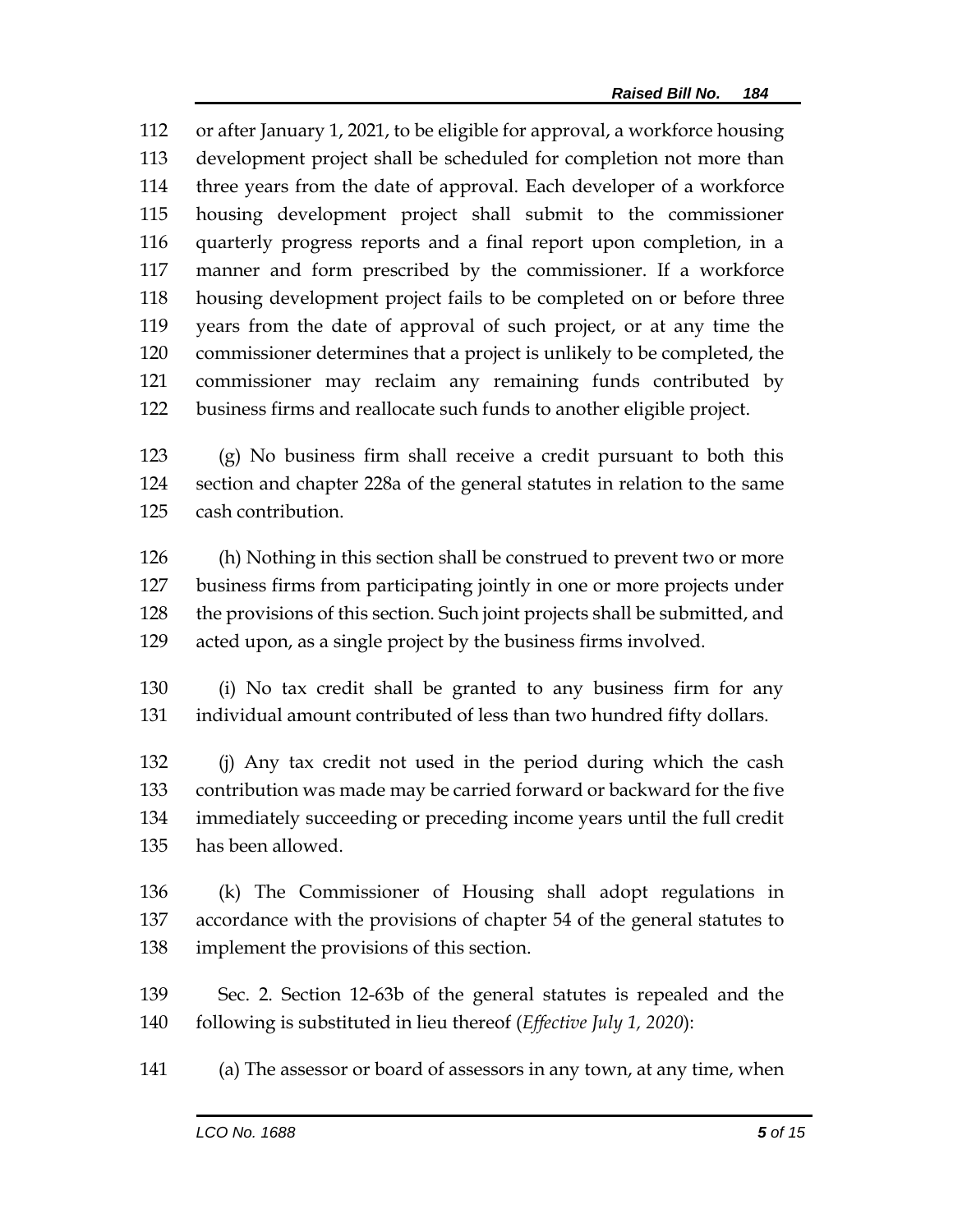determining the present true and actual value of real property as provided in section 12-63, which property is used primarily for the purpose of producing rental income, exclusive of such property used solely for residential purposes, containing not more than six dwelling units and in which the owner resides, shall determine such value on the basis of an appraisal which shall include to the extent applicable with respect to such property, consideration of each of the following methods of appraisal: (1) Replacement cost less depreciation, plus the market value of the land, (2) capitalization of net income based on market rent for similar property, and (3) a sales comparison approach based on current bona fide sales of comparable property. The provisions of this section shall not be applicable with respect to any housing assisted by the federal or state government except any such housing for which the federal assistance directly related to rent for each unit in such housing is no less than the difference between the fair market rent for each such unit in the applicable area and the amount of rent payable by the tenant in each such unit, as determined under the federal program providing 159 for such assistance. In the case of an eligible workforce housing development project, as defined in section 1 of this act, the assessor shall use the capitalization of net income method based on the actual rent received for the property.

 (b) For purposes of subdivision (2) of subsection (a) of this section and, generally, in its use as a factor in any appraisal with respect to real property used primarily for the purpose of producing rental income, the term "market rent" means the rental income that such property would most probably command on the open market as indicated by present rentals being paid for comparable space. In determining market rent the assessor shall consider the actual rental income applicable with respect to such real property under the terms of an existing contract of lease at the time of such determination.

 Sec. 3. Section 8-395 of the general statutes is repealed and the following is substituted in lieu thereof (*Effective July 1, 2020*):

(a) As used in this section, (1) "business firm" means any business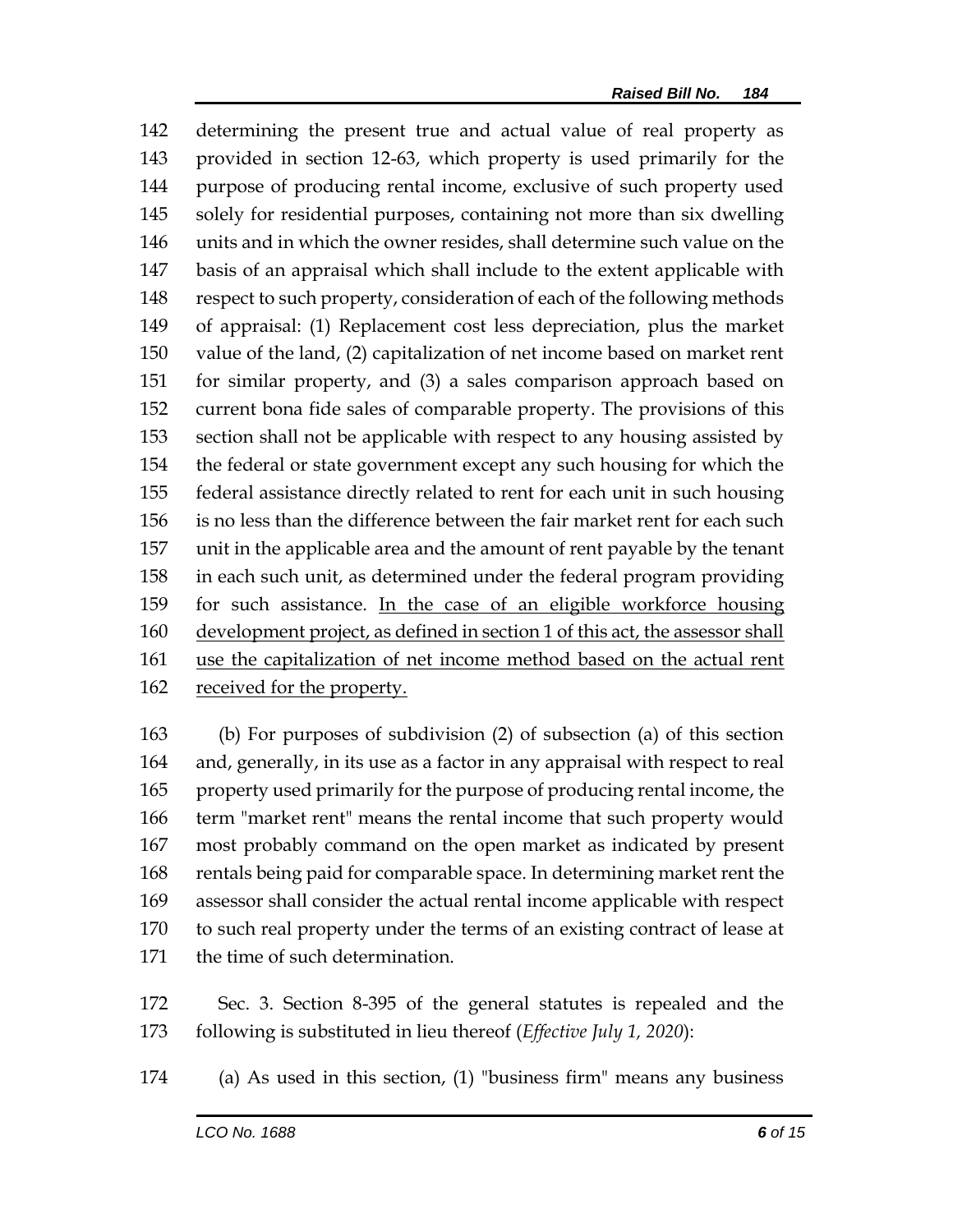entity authorized to do business in the state and subject to the corporation business tax imposed under chapter 208, or any company subject to a tax imposed under chapter 207, or any air carrier subject to 178 the air carriers tax imposed under chapter 209, or any railroad company subject to the railroad companies tax imposed under chapter 210, or any regulated telecommunications service, express, cable or community antenna television company subject to the regulated telecommunications service, express, cable and community antenna television companies tax imposed under chapter 211, or any utility company subject to the utility companies tax imposed under chapter 212, **[**and**]** (2) "nonprofit corporation" means a nonprofit corporation incorporated pursuant to chapter 602 or any predecessor statutes thereto, having as one of its purposes the construction, rehabilitation, ownership or operation of housing and having articles of incorporation approved by the executive director of the Connecticut Housing Finance Authority in accordance with regulations adopted pursuant to section 8-79a or 8-84, (3) "workforce housing development project" or "project" means the construction or substantial rehabilitation of dwelling units for housing where ten per cent of the units are affordable housing, forty per cent of the units are rented to the workforce population designated by 195 the developer, in consultation with the municipality where such project is located, at a rent not exceeding twenty per cent of the prevailing rent of the area where such development is located and fifty per cent of the units are rented at market rate and includes, but is not limited to, an eligible workforce housing development project, as defined in section 1 of this act, (4) "affordable housing" means housing for which persons and families pay thirty per cent or less of their annual income, where such income is less than or equal to the area median income for the municipality in which such housing is located, as determined by the United States Department of Housing and Urban Development, (5) "substantial rehabilitation" means (A) the costs of any repair, replacement or improvement to a building that exceeds fifteen per cent of the value of such building after the completion of all such repairs, replacements or improvements, or (B) the replacement of two or more of the following: (i) Roof structures, (ii) ceilings, (iii) wall or floor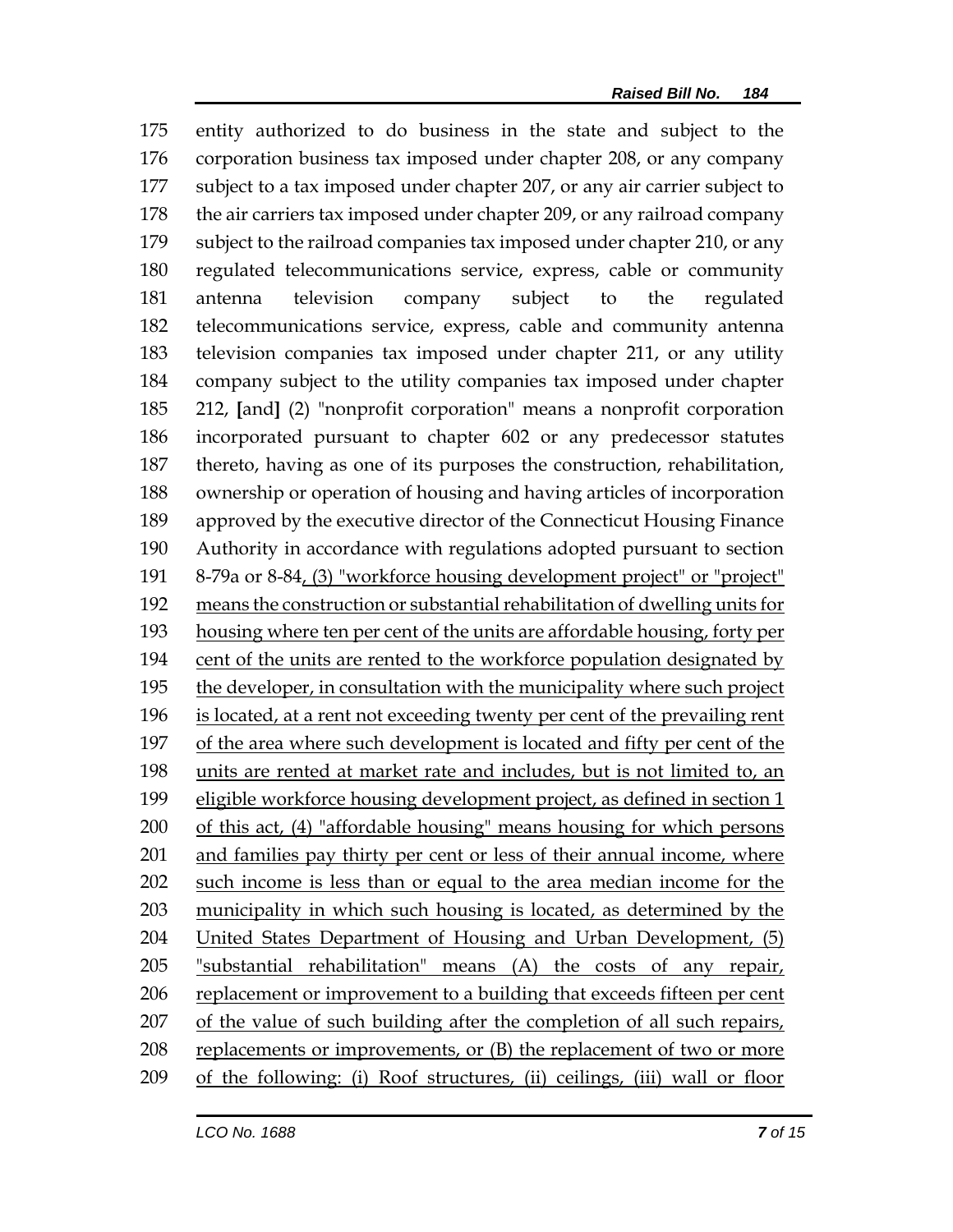structures, (iv) foundations, (v) plumbing systems, (vi) heating and air conditioning systems, or (vii) electrical systems, and (6) "market rate" means the rental income that such unit would most probably command on the open market as indicated by present rentals being paid for comparable space.

 (b) The Commissioner of Revenue Services shall grant a credit against any tax due under the provisions of chapter 207, 208, 209, 210, 211 or 212 in an amount equal to the amount specified by the Connecticut Housing Finance Authority in any tax credit voucher issued by said authority pursuant to subsection (c) of this section.

220 (c) The Connecticut Housing Finance Authority shall administer a system of tax credit vouchers within the resources, requirements and purposes of this section, for business firms making cash contributions to housing programs developed, sponsored or managed by a nonprofit corporation, as defined in subsection (a) of this section, which benefit low and moderate income persons or families which have been approved prior to the date of any such cash contribution by the authority, including, but not limited to, contributions used for a 228 workforce housing development project. Such vouchers may be used as a credit against any of the taxes to which such business firm is subject and which are enumerated in subsection (b) of this section. For income years commencing on or after January 1, 1998, to be eligible for approval a housing program shall be scheduled for completion not more than 233 three years from the date of approval. For income years commencing on 234 or after January 1, 2021, to be eligible for approval, a workforce housing development project shall be scheduled for completion not more than 236 three years from the date of approval. Each program or developer of a workforce housing development project shall submit to the authority quarterly progress reports and a final report upon completion, in a manner and form prescribed by the authority. If a program or workforce housing development project fails to be completed **[**after**]** on or before 241 three years from the date of approval of the project, or at any time the 242 authority determines that a program or project is unlikely to be completed, the authority may reclaim any remaining funds contributed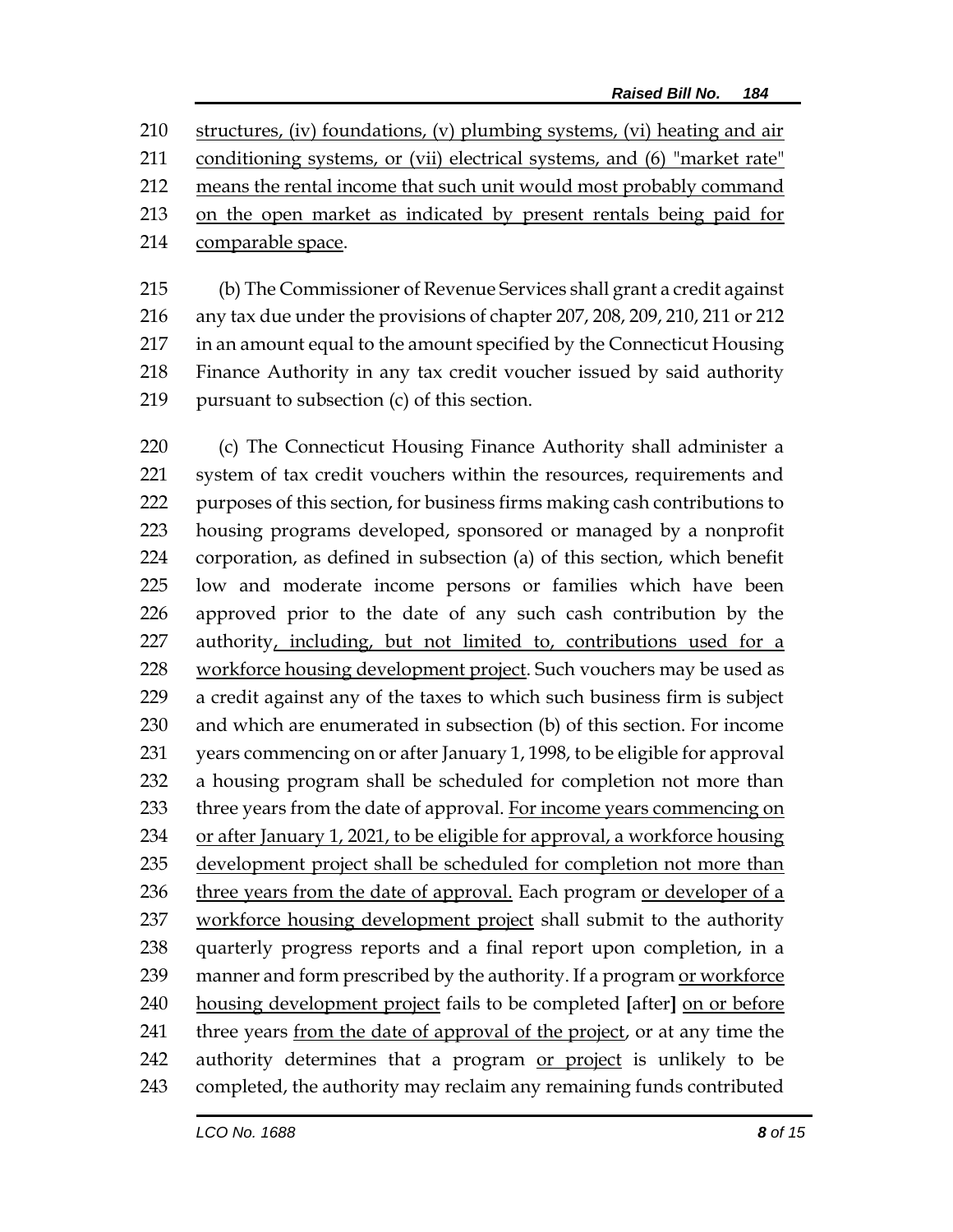by business firms and reallocate such funds to another eligible program or project.

 (d) No business firm shall receive a credit pursuant to both this section and chapter 228a in relation to the same cash contribution.

 (e) Nothing in this section shall be construed to prevent two or more business firms from participating jointly in one or more programs or 250 projects under the provisions of this section. Such joint programs or 251 projects shall be submitted, and acted upon, as a single program or project by the business firms involved.

 (f) No tax credit shall be granted to any business firm for any individual amount contributed of less than two hundred fifty dollars.

 (g) Any tax credit not used in the period during which the cash contribution was made may be carried forward or backward for the five immediately succeeding or preceding income years until the full credit has been allowed.

 (h) In no event shall the total amount of all tax credits allowed to all business firms pursuant to the provisions of this section exceed **[**ten**]** 261 twenty million dollars in any one fiscal year, provided, each year until the date sixty days after the date the Connecticut Housing Finance Authority publishes the list of housing programs or workforce housing 264 development projects that will receive tax credit reservations, two million dollars of the total amount of all tax credits under this section shall be set aside for permanent supportive housing initiatives established pursuant to section 17a-485c, and one million dollars of the total amount of all tax credits under this section shall be set aside for workforce housing, as defined by the Connecticut Housing Finance Authority through written procedures adopted pursuant to subsection (k) of this section. Each year, on or after the date sixty days after the date the Connecticut Housing Finance Authority publishes the list of 273 housing programs or projects that will receive tax credit reservations, any unused portion of such tax credits shall become available for any 275 housing program or project eligible for tax credits pursuant to this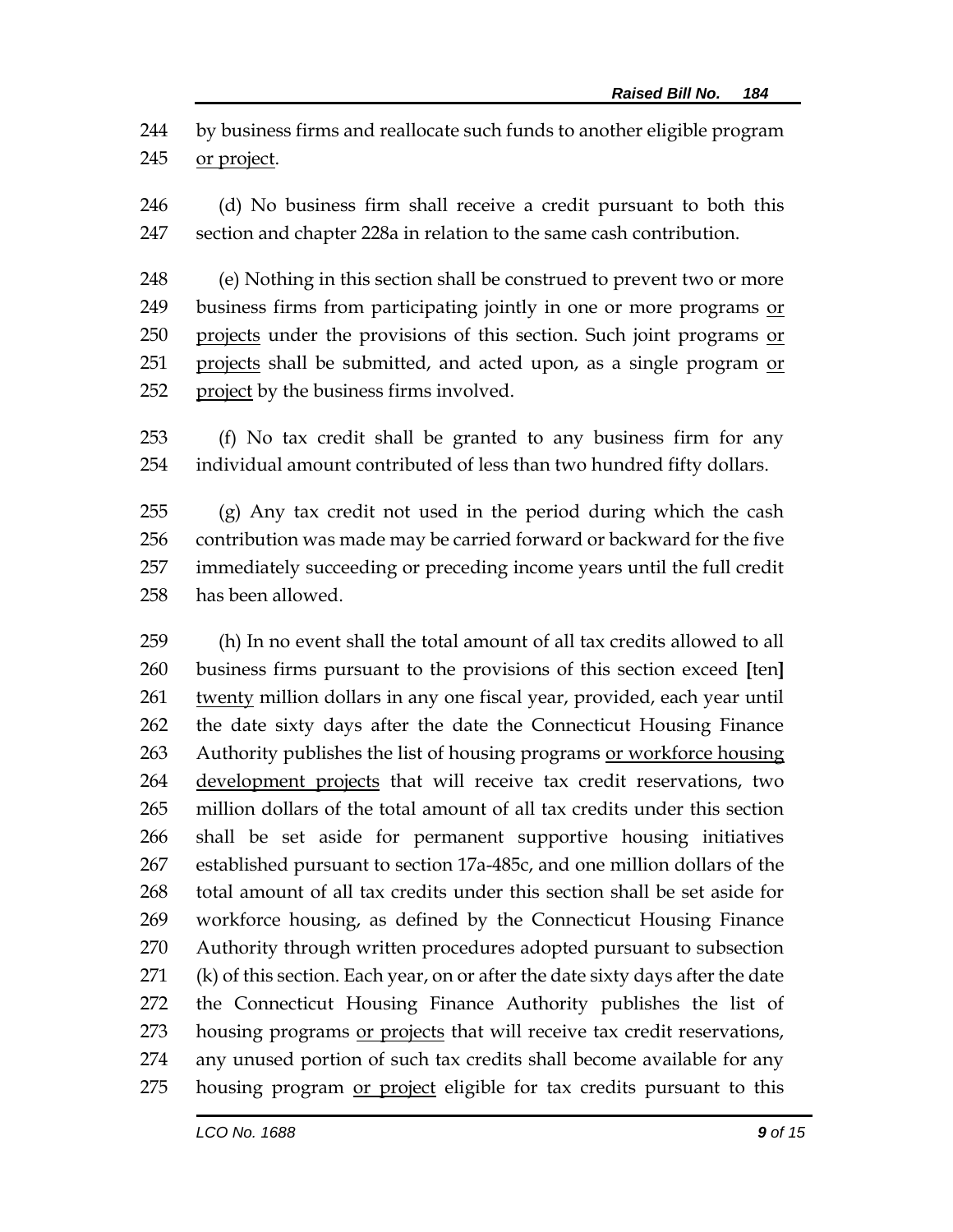section.

 (i) No organization conducting a housing program or **[**programs**]** project eligible for funding with respect to which tax credits may be allowed under this section shall be allowed to receive an aggregate amount of such funding for any such program or **[**programs**]** project in excess of five hundred thousand dollars for any fiscal year.

 (j) Nothing in this section shall be construed to prevent a business 283 firm from making any cash contribution to a housing program or project to which tax credits may be applied which cash contribution may result in the business firm having a limited equity interest in the program or project.

 (k) The Connecticut Housing Finance Authority, with the approval of the Commissioner of Revenue Services, shall adopt written procedures in accordance with section 1-121 to implement the provisions of this section. Such procedures shall include provisions for issuing tax credit 291 vouchers for cash contributions to housing programs or projects based on a system of ranking housing programs. In establishing such ranking system, the authority shall consider the following: (1) The readiness of the project to be built; (2) use of the funds to build or rehabilitate a specific housing project or to capitalize a revolving loan fund providing low-cost loans for housing construction, repair or rehabilitation to benefit persons of very low, low and moderate income; (3) the extent the project will benefit families at or below twenty-five per cent of the area median income and families with incomes between twenty-five per cent and fifty per cent of the area median income, as defined by the United States Department of Housing and Urban Development; (4) evidence of the general administrative capability of the nonprofit corporation to build or rehabilitate housing; (5) evidence that any funds received by the nonprofit corporation for which a voucher was issued were used to accomplish the goals set forth in the application; and (6) with respect to any income year commencing on or after January 1, 1998: (A) Use of the funds to provide housing opportunities in urban areas and the impact of such funds on neighborhood revitalization; and (B) the extent to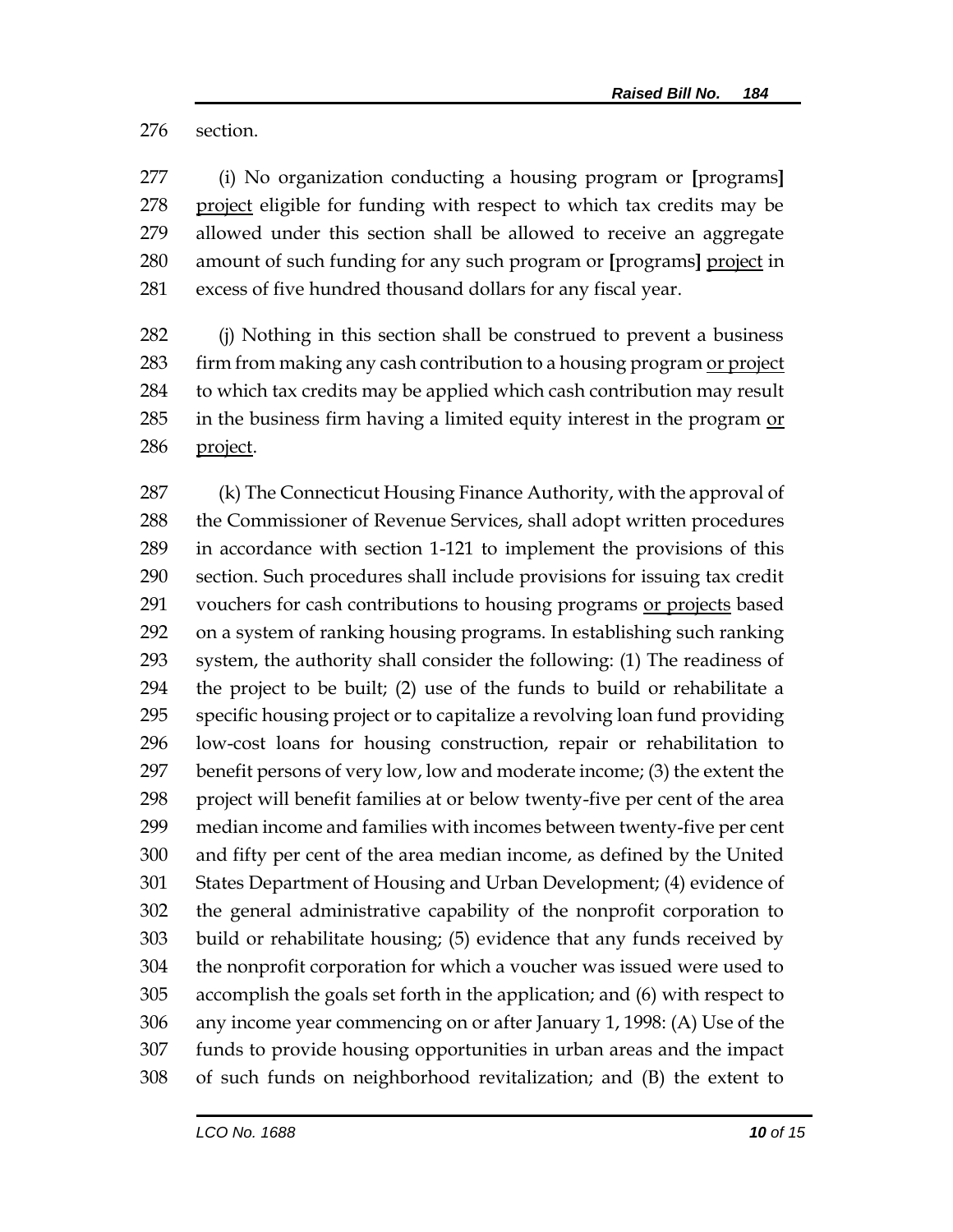which tax credit funds are leveraged by other funds.

 (l) Vouchers issued or reserved by the Department of Housing under the provisions of this section prior to July 1, 1995, shall be valid on and after July 1, 1995, to the same extent as they would be valid under the provisions of this section in effect on June 30, 1995.

 (m) The credit which is sought by the business firm shall first be claimed on the tax return for such business firm's income year during which the cash contribution to which the tax credit voucher relates was paid.

 Sec. 4. Section 29-263 of the general statutes is repealed and the following is substituted in lieu thereof (*Effective July 1, 2020*):

 (a) Except as provided in subsection (h) of section 29-252a and the State Building Code adopted pursuant to subsection (a) of section 29- 252, after October 1, 1970, no building or structure shall be constructed or altered until an application has been filed with the building official and a permit issued. Such permit shall be issued or refused, in whole or in part, within thirty days after the date of an application. No permit shall be issued except upon application of the owner of the premises affected or the owner's authorized agent. No permit shall be issued to a contractor who is required to be registered pursuant to chapter 400, for work to be performed by such contractor, unless the name, business address and Department of Consumer Protection registration number of such contractor is clearly marked on the application for the permit, and the contractor has presented such contractor's certificate of registration as a home improvement contractor. Prior to the issuance of a permit and within said thirty-day period, the building official shall review the plans of buildings or structures to be constructed or altered, including, but not limited to, plans prepared by an architect licensed pursuant to chapter 390, a professional engineer licensed pursuant to chapter 391 or an interior designer registered pursuant to chapter 396a acting within the scope of such license or registration, to determine their compliance with the requirements of the State Building Code and,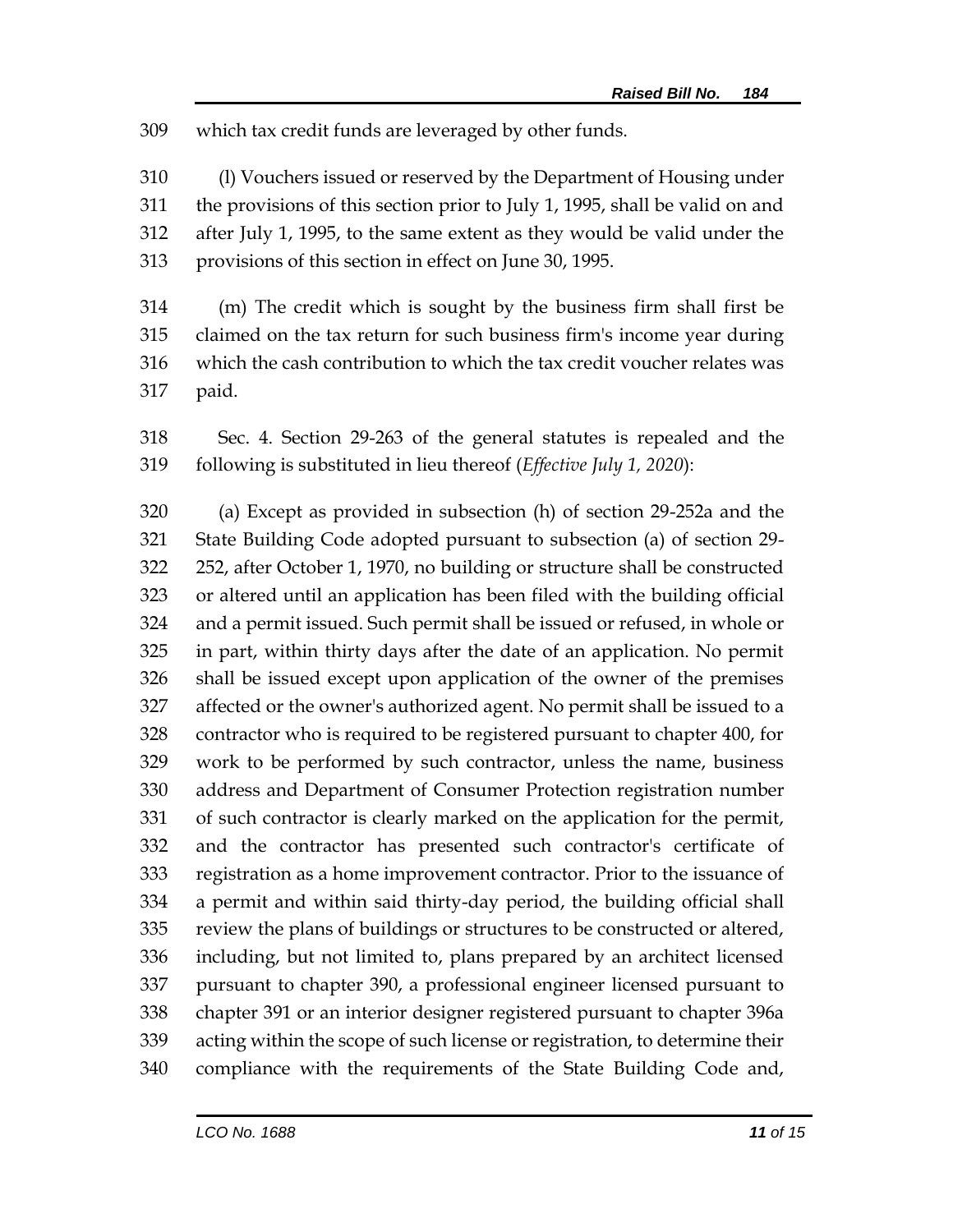where applicable, the local fire marshal shall review such plans to determine their compliance with the Fire Safety Code. Such plans submitted for review shall be in substantial compliance with the provisions of the State Building Code and, where applicable, with the provisions of the Fire Safety Code.

 (b) On and after July 1, 1999, the building official shall assess an education fee on each building permit application. During the fiscal year commencing July 1, 1999, the amount of such fee shall be sixteen cents per one thousand dollars of construction value as declared on the building permit application and the building official shall remit such fees quarterly to the Department of Administrative Services, for deposit in the General Fund. Upon deposit in the General Fund, the amount of such fees shall be credited to the appropriation to the Department of Administrative Services and shall be used for the code training and educational programs established pursuant to section 29-251c and the educational programs required in subsections (a) and (b) of section 29- 262. On and after July 1, 2000, the assessment shall be made in accordance with regulations adopted pursuant to subsection (d) of section 29-251c. All fees collected pursuant to this subsection shall be maintained in a separate account by the local building department. During the fiscal year commencing July 1, 1999, the local building department may retain two per cent of such fees for administrative costs incurred in collecting such fees and maintaining such account. On and after July 1, 2000, the portion of such fees which may be retained by a local building department shall be determined in accordance with regulations adopted pursuant to subsection (d) of section 29-251c. No building official shall assess such education fee on a building permit application to repair or replace a concrete foundation that has deteriorated due to the presence of pyrrhotite.

 (c) Any municipality may, by ordinance adopted by its legislative body, exempt Class I renewable energy source projects from payment of building permit fees imposed by the municipality.

(d) Notwithstanding any municipal charter, home rule ordinance or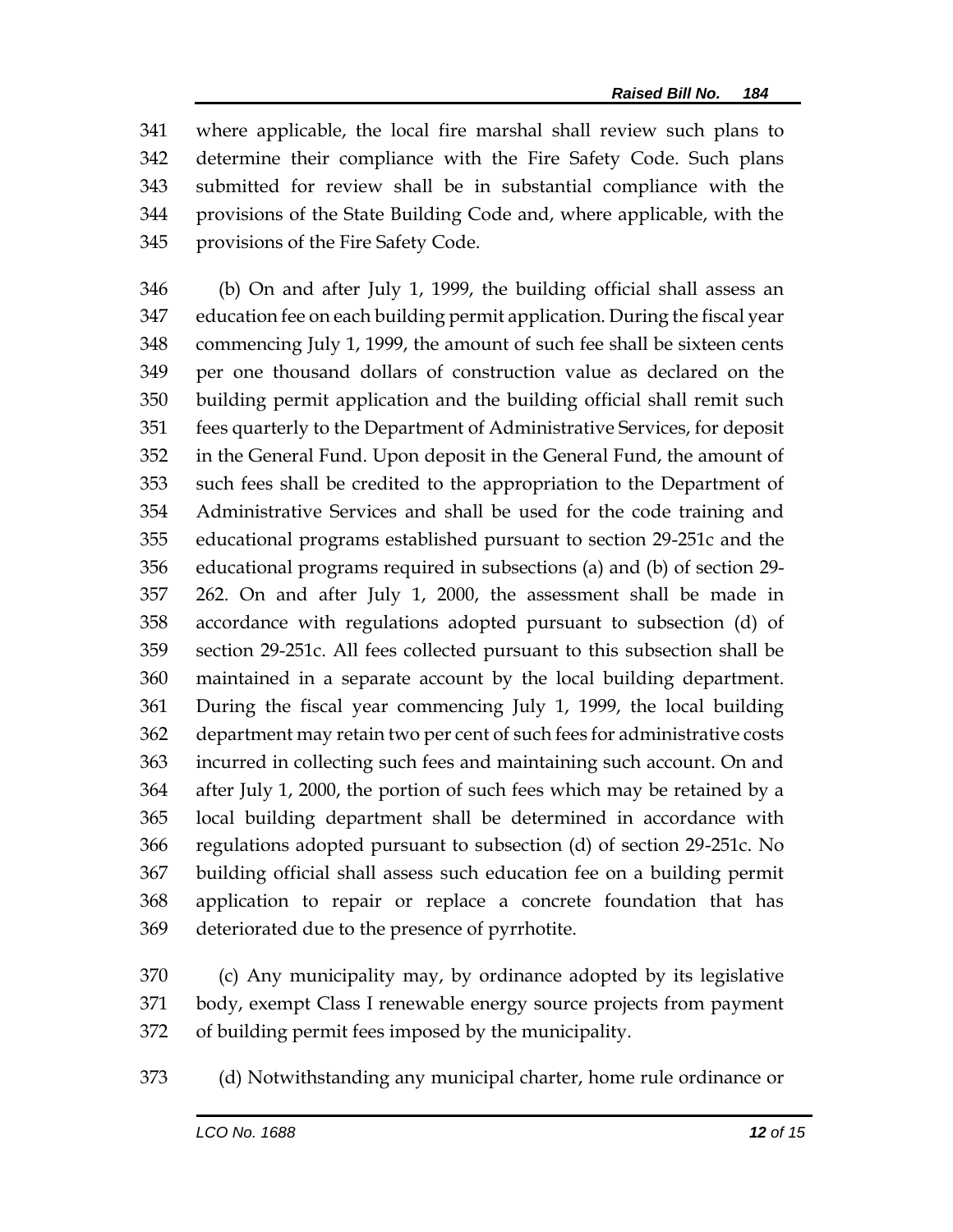special act, no municipality shall collect an application fee on a building permit application to repair or replace a concrete foundation that has deteriorated due to the presence of pyrrhotite.

 (e) Notwithstanding any municipal charter, home rule ordinance or special act, no municipality shall collect any fee for a building permit application for the construction or substantial rehabilitation of (1) an eligible workforce housing development project, as defined in section 1 of this act, or (2) a workforce housing development project, as defined in section 8-395, as amended by this act.

 Sec. 5. Section 12-81 of the 2020 supplement to the general statutes is amended by adding subdivision (80) as follows (*Effective October 1, 2020, and applicable to assessment years commencing on or after October 1, 2020*):

 (NEW) (80) Any workforce housing development project, as defined in section 8-395, as amended by this act, to the extent of seventy per cent of its valuation for purposes of assessment in each of the seven full assessment years following the assessment year in which the construction or substantial rehabilitation, as defined in section 8-395, as amended by this act, is completed.

 Sec. 6. (NEW) (*Effective October 1, 2020*) (a) On or before January first, annually, the Secretary of the Office of Policy and Management shall determine the amount due to each municipality in the state, in accordance with this section, as a state grant in lieu of taxes with respect to real property and improvements on such property that are partially exempt from taxation under subdivision (80) of section 12-81 of the general statutes, as amended by this act, to receive payments in lieu of taxes for such property and improvements, exclusive of any such property operated by the federal government.

 (b) The grant payable to any municipality under the provisions of this section in the state fiscal year commencing July 1, 2022, and in each fiscal year thereafter, shall be equal to seventy per cent of the property taxes which, except for any exemption applicable to any such housing authority property under the provisions of chapter 128 of the general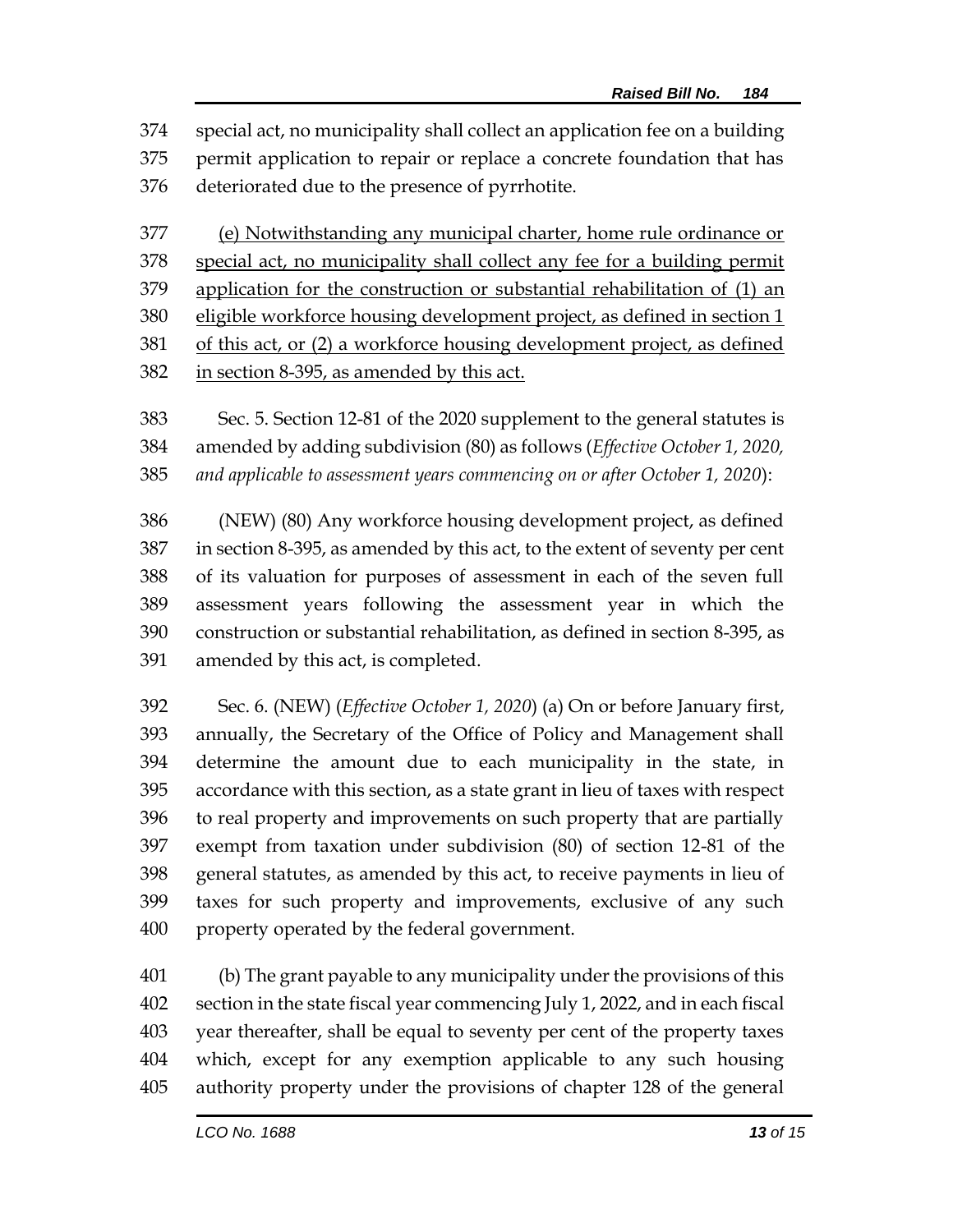statutes, would have been paid with respect to such exempt real property on the assessment list in such municipality for the assessment date two years prior to the commencement of the state fiscal year in which such grant is payable. The amount of the grant payable to each municipality in any year in accordance with this section shall be reduced proportionately in the event that the total of such grants in such year exceeds the amount appropriated for the purposes of this section with respect to such year.

 Sec. 7. (NEW) (*Effective October 1, 2020*) The Connecticut Housing Finance Authority shall develop and administer a program of mortgage assistance for (1) developers for the construction or substantial rehabilitation of eligible workforce housing development projects, as defined in section 1 of this act, and (2) developers for the construction or substantial rehabilitation of workforce housing development projects, as defined in section 8-395 of the general statutes, as amended by this act. In making mortgage assistance available under the program, the authority shall utilize any appropriate housing subsidies. The terms of any mortgage assistance shall allow the mortgagee to realize a reasonable portion of the equity gain upon sale of the mortgaged property.

| sections: |                          |             |
|-----------|--------------------------|-------------|
| Section 1 | July 1, 2020             | New section |
| Sec. 2    | July 1, 2020             | $12 - 63b$  |
| Sec. 3    | July 1, 2020             | 8-395       |
| Sec. 4    | July 1, 2020             | 29-263      |
| Sec. 5    | October 1, 2020, and     | 12-81       |
|           | applicable to assessment |             |
|           | years commencing on or   |             |
|           | after October 1, 2020    |             |
| Sec. 6    | October 1, 2020          | New section |
| Sec. 7    | October 1, 2020          | New section |

This act shall take effect as follows and shall amend the following